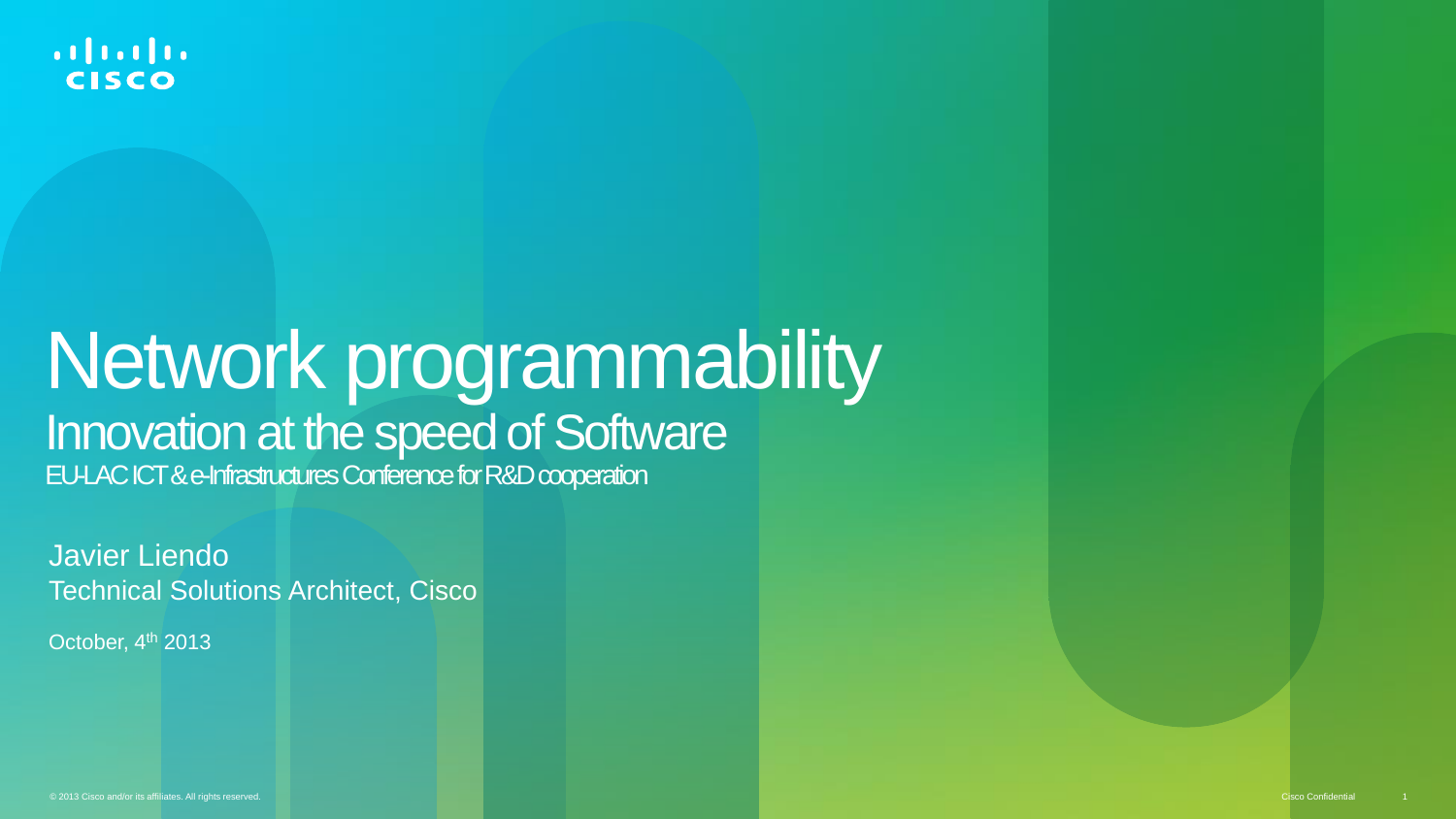## Agenda

- What is Software Defined Network? What is network programmability?
- Network innovation *State of affairs*
- Innovation at the speed of software
- What opportunities lie ahead?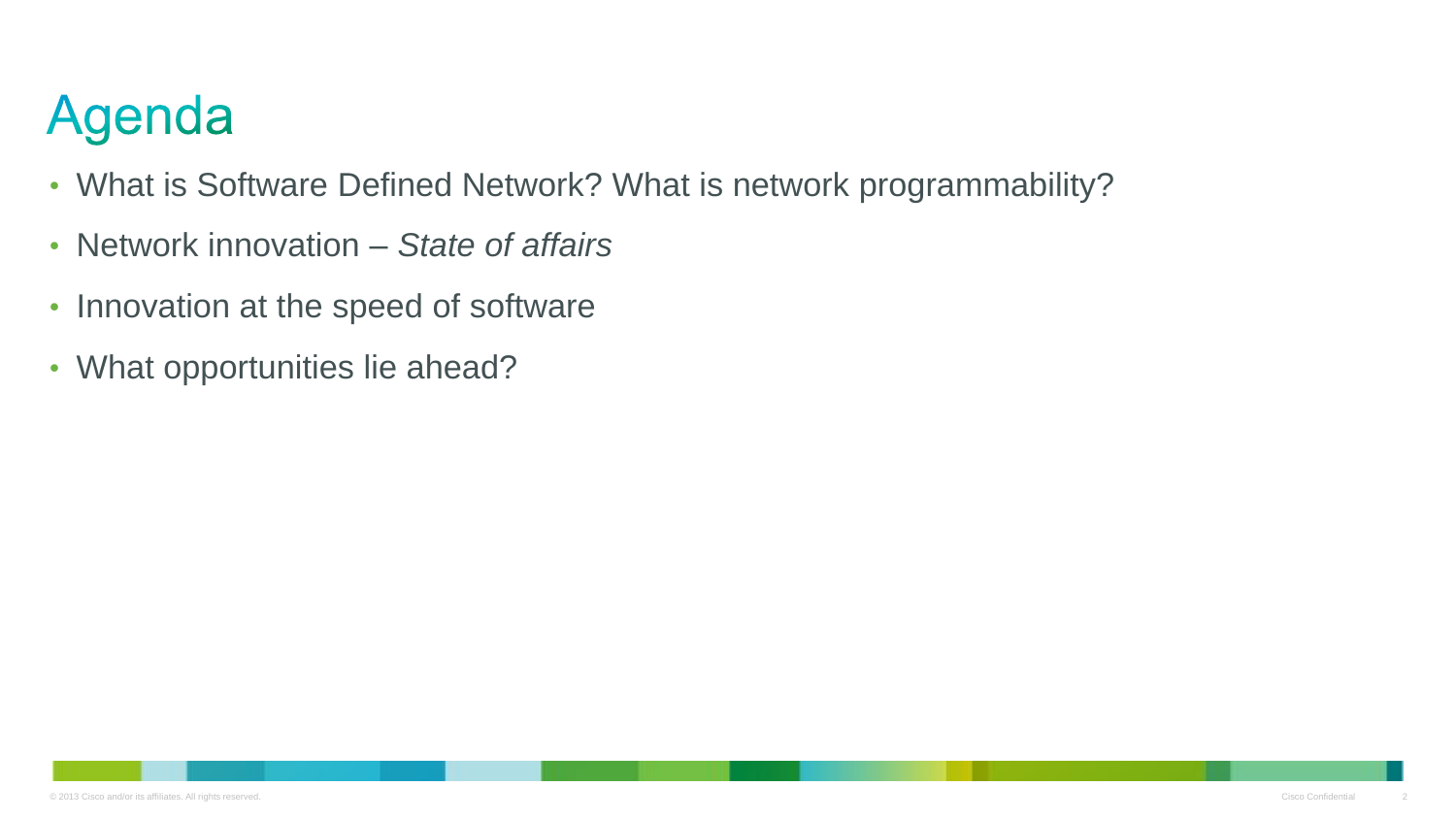#### What problems does it solve?

• Current set of available network behaviors limited due to expressiveness power of current network algorithms and protocols *(a.k.a. our bag of tools)*

Spanning Tree, RIPv{1|2}, EIGRP, OSPF, BGP, IS-IS can only go so far...

Distributed vs. Centralized

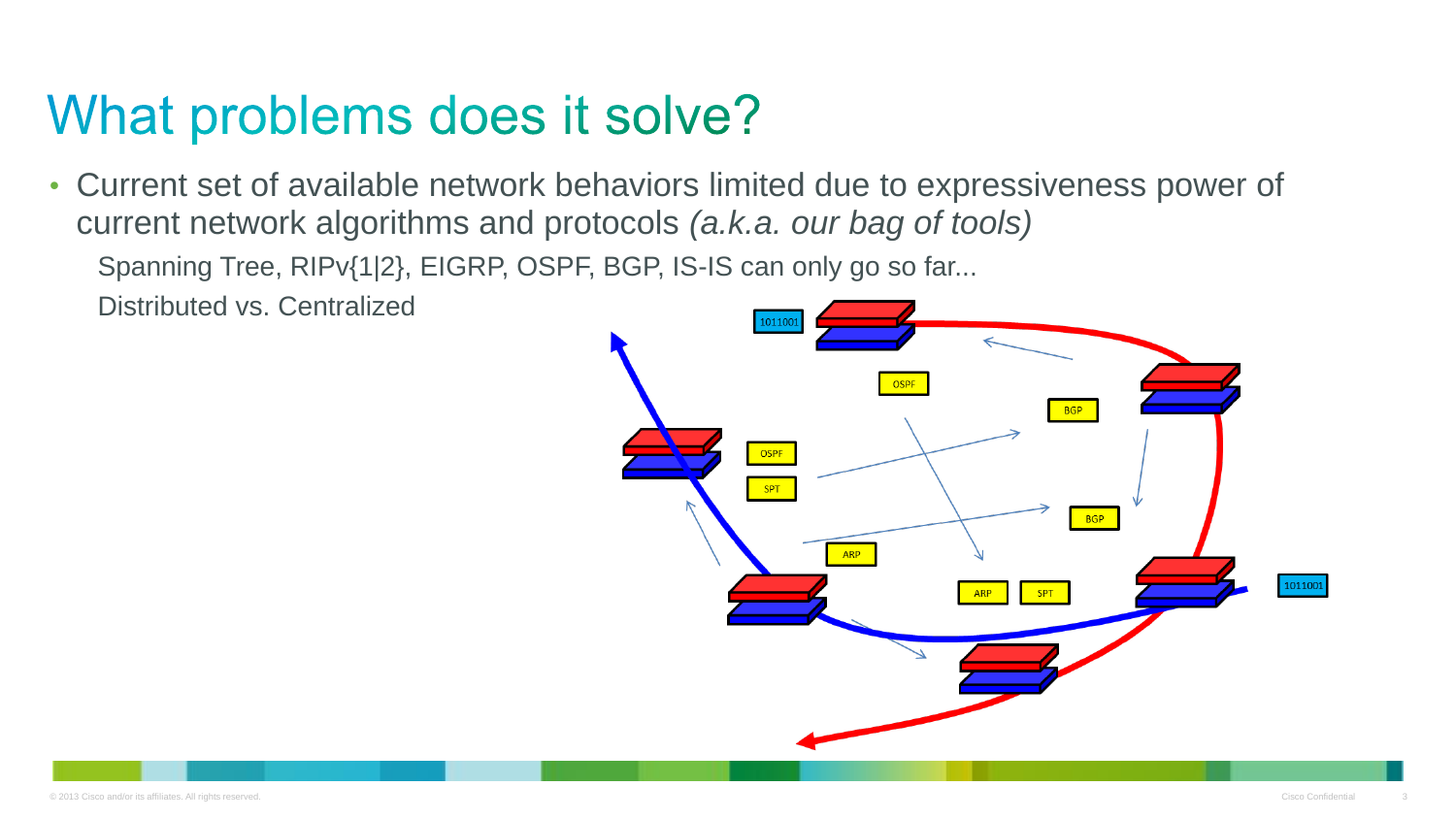# What is SDN? What is Network programmability?

- A way to programmatically and in real-time, modify traffic forwarding behavior of the network...
- Control and forwarding logic **separated**...

A standard and open protocol beetwen both...

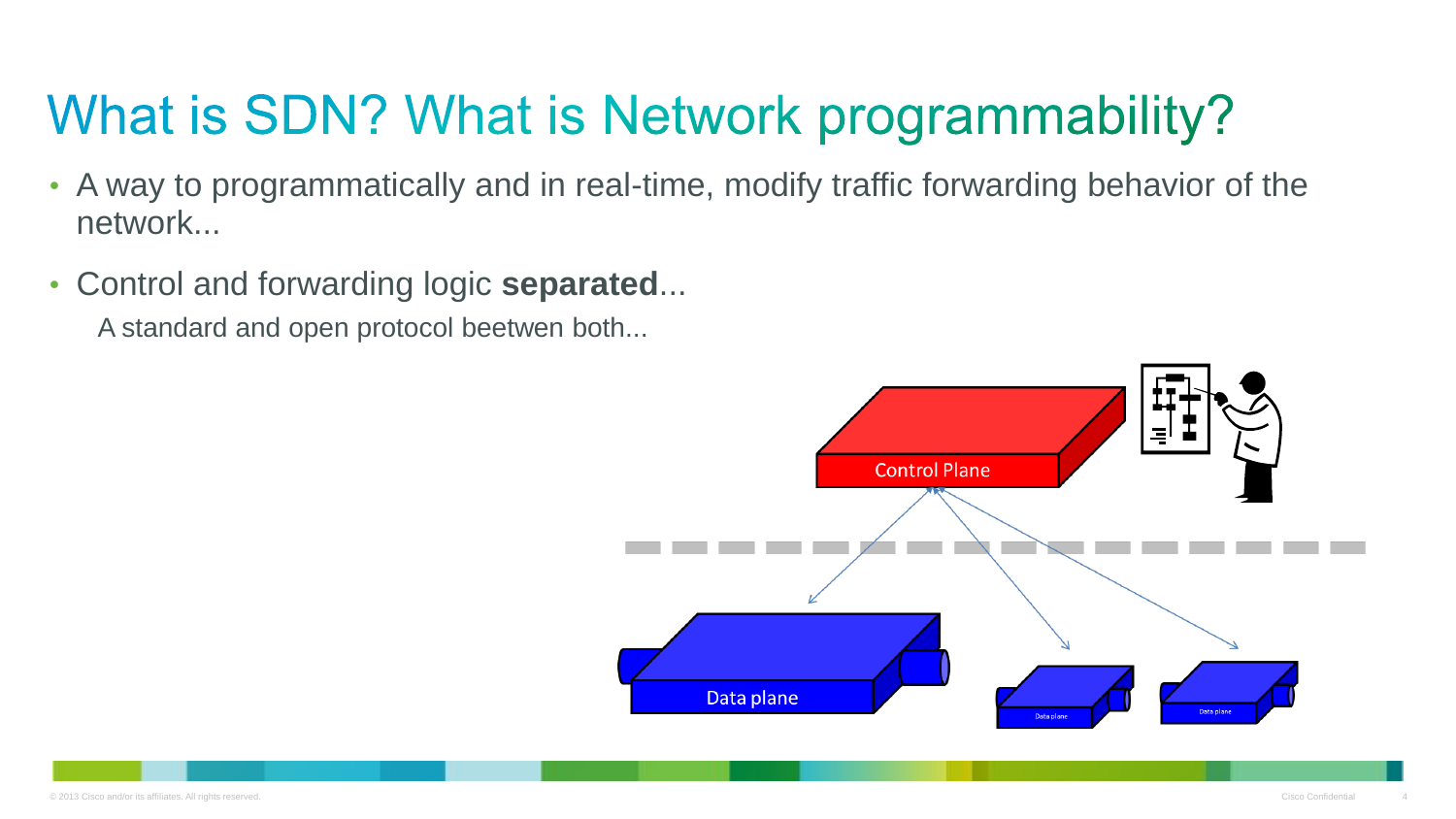#### What problems does it solve?

- Software defined network "outsources" forwarding logic to a central controller and behavior is then imposed on the network
- Central controller is an application running on a "general purpose computer"
- Application can be written in any language as long as it "speaks" an standard communications protocol (i.e. Openflow)

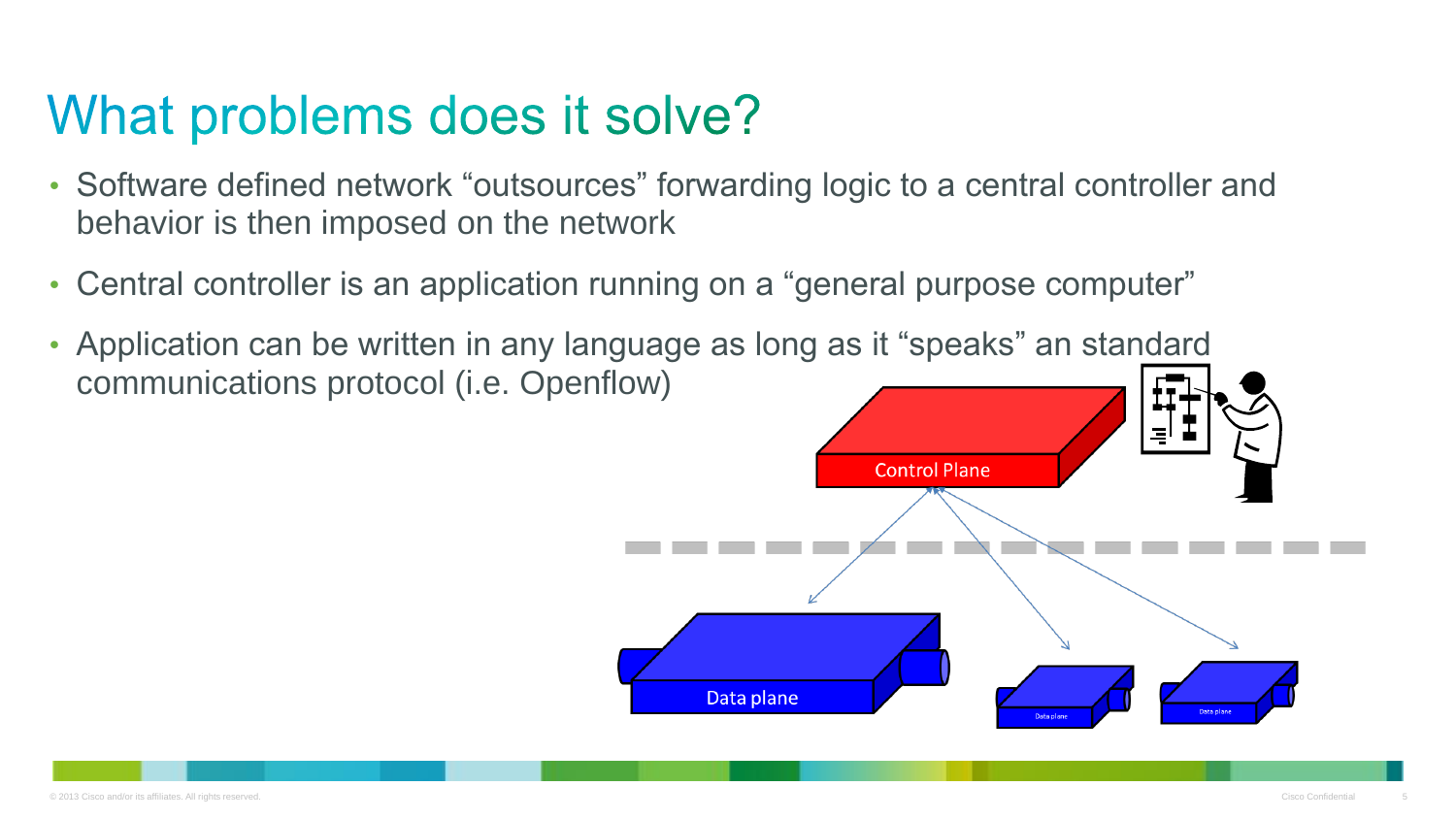### Network Innovation – Current state of affairs

- Do you want a new "application" on the network?
- Few options...(really, really, really few options)... Hardware (Vendor 1) Operating System (Vendor 1) Application (Vendor 1)

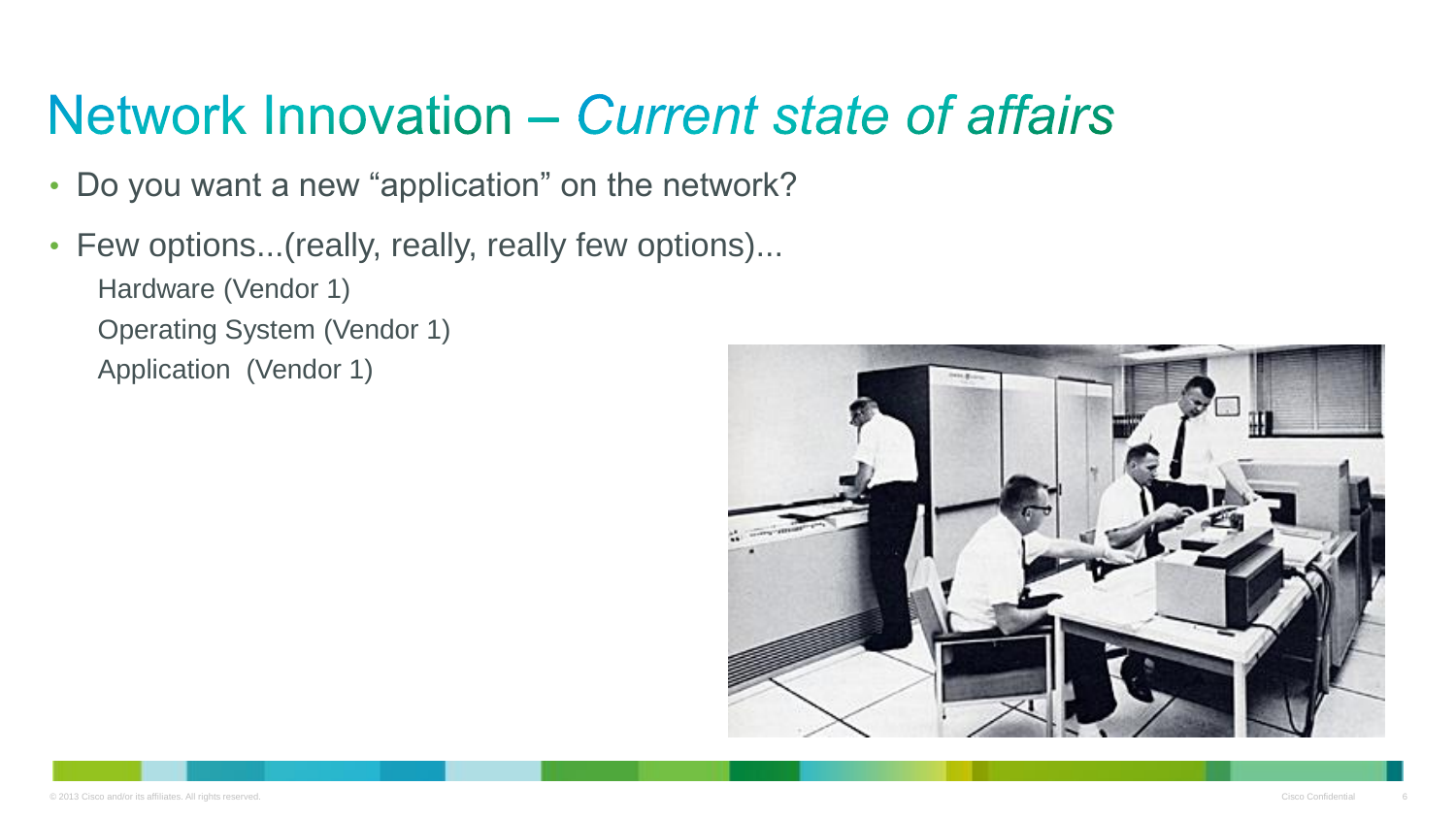## Innovation at the speed of software (...)

- Do you want a new "application" on the network?
	- Choose an SDN-able device
	- Choose a proprietary or Open Source Operating System (a.k.a. Controller)

**1**

- Choose the application
- Vendor

**1**

**2**

**3**

- Open Sourced
- Locally developed
- ???
- Profit!

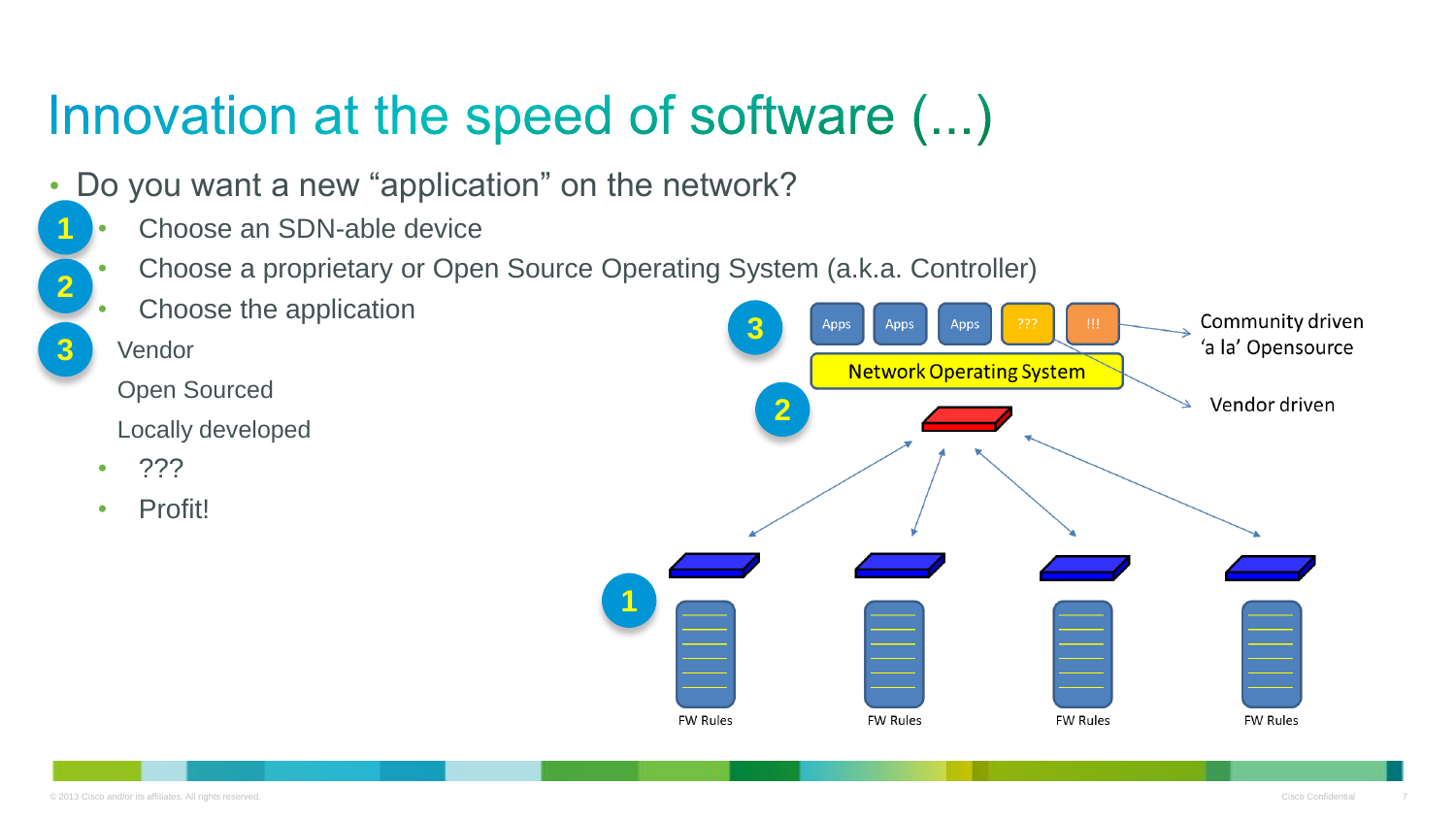### What opportunities lie ahead?

- We are at the dawn of a new networking era...
- We are at the dawn of a new networking industry...
- Barrier to network application development much lower... New markets (HW/SW separation)... New network applications...
- Huge opportunities for academia and industry joint ventures... The 80's are back...